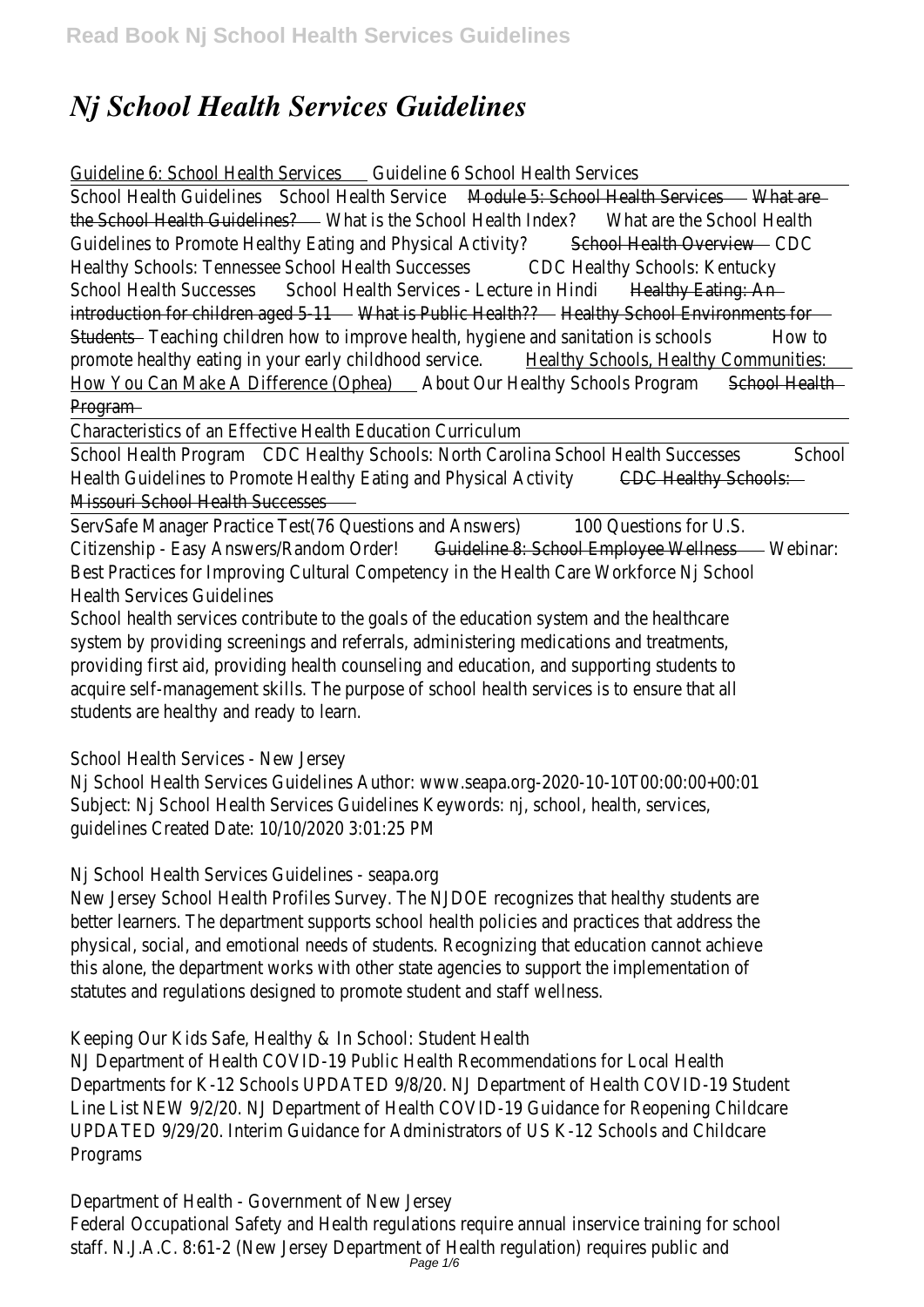nonpublic schools and day care facilities to establish policies and procedures for blood and bodily fluids, and policies and procedures for post-exposure management

DISTRICT State of New Jersey School Health Mandates

Model Policy and Guidance for Prohibiting Harassment, Intimidation and Bullying c Property, at School-Sponsored Functions and on School Buses; School Violence Ay Week and Week of Respect Guidance; Title IV/Safe and Drug-Free Schools and Co Act - No Child Left Behind Act of 2001 New Jersey Consolidated Formula Subgra

Keeping Our Kids Safe, Healthy & In School: Policy & Guidance

Online Library Ni School Health Services Guidelines This must be good subsequent the nj school health services quidelines in this website. This is one of the books people looking for. In the past, many people ask roughly this photo album as their stamp album to entry and collect. And now, we gift cap you dependence ...

Nj School Health Services Guidelines

New Jersey quidelines require school nurses to provide annual training to delegat personnel on the emergency administration of epinephrine via an auto-injector.3In federal legislation called the School Access to Emergency Epinephrine Act, passed November 2013, gives states a financial incentive for passing legislation requiring have epinephrine on hand and personnel trained in how to administer it to any st to be having an anaphylactic reaction.

New Jersey School New Jersey School NursingNursingNursing:

New Jersey Department of Health Revises Indoor and Outdoor Dining Guidance The Department of Health issued revised quidance on COVID-19 health and safety pro related to indoor and outdoor dining, in accordance with the provisions of Executive order A 194.

Healthy New Jersey - The Official Web Site for The State ...

Qualified professionals such as school nurses, nurse practitioners, dentists, healt physicians, physician assistants, and allied health personnel provide these service students with chronic health conditions, school nurses and other health care pro large role in the daily management of their conditions. School health services sta responsible for coordinating care by communicating with the student's family and providers so that they can ...

School Health Services | Healthy Schools | CDC

Travel out of NJ/Quarantine Guidelines Explained If you are planning to travel out please inform the school nurse and reviewing the following links for further guida information regarding quarantine mandates.

Health Services / Travel out of NJ/Quarantine Guidelines ...

The New Jersey Department of Education recognizes the role of nonpublic education as the entire state-wide education system. This site has been designed to inform no schools, school districts, and the public about the services that are available to I nonpublic schools in accordance with state and federal law.

New Jersey Department of Education - Government of New Jersey

School Health Profiles; School Health Services; School Nurses; School Nutrition Pr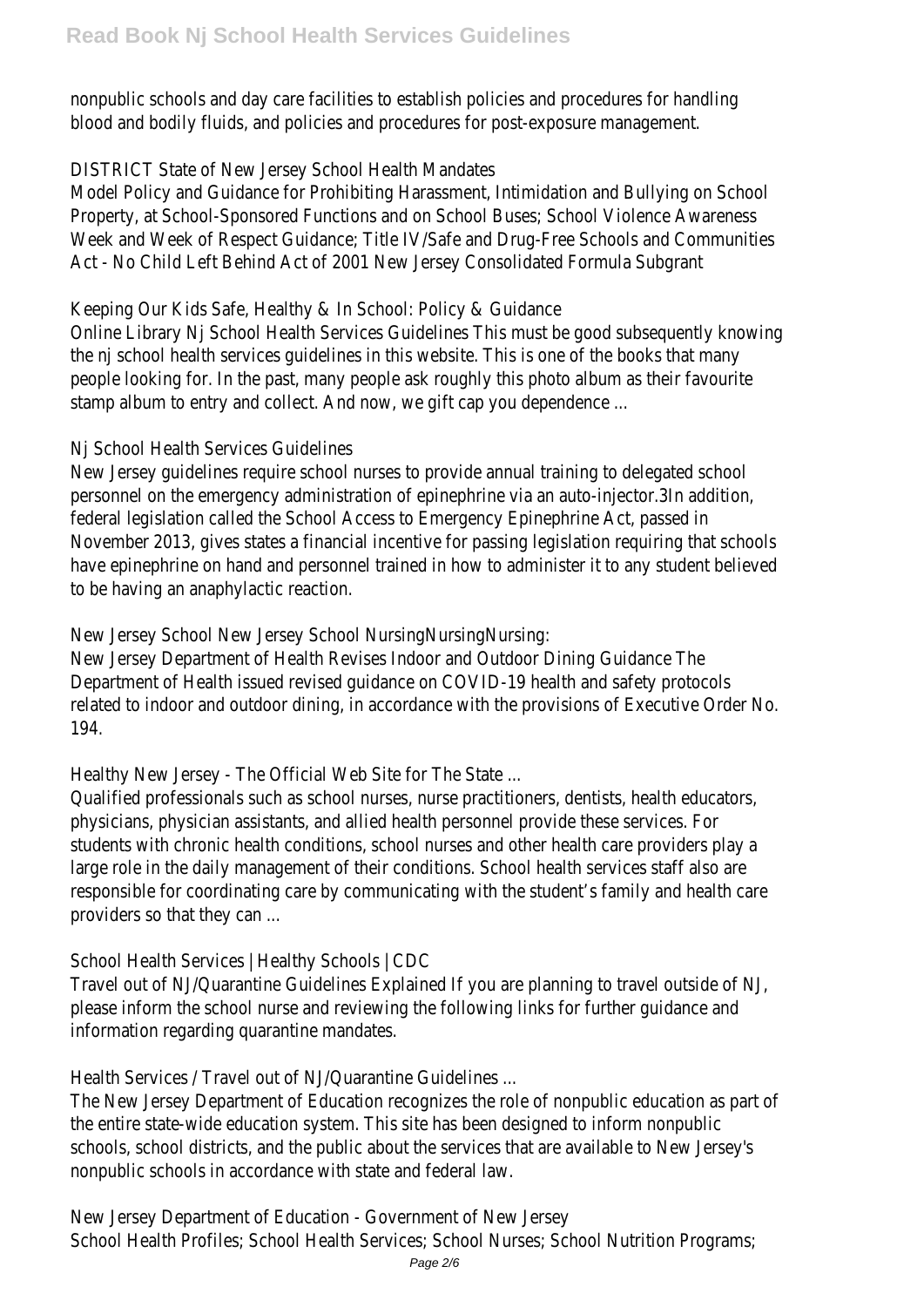School Physicians; Student Health Records/Forms; Student Health Survey; Tobacc Prevention & Intervention; Whole School, Whole Child, Whole Community (WSCC) Positive Learning Environment. Overview; Codes of Student Conduct; School Climat

## Student Health Records - New Jersey

Gov. Murphy, facing an outcry, said he's looking to restore a NJ school mental he that was cut despite the coronavirus crisis. By Tom Davis, Patch Staff Sep 13, 2 **FT** 

Gov. Murphy Looks To Restore NJ School Health Program Amid ...

In New Jersey, a certified school nurse must complete specific requirements and not only by the New Jersey Board of Nursing but by the Department of Educatio nurses may be used to supplement the services of the certified school nurse. Re Regulations.

School Nurses - New Jersey

Guidelines for the Care of Students with Diabetes in the School Setting. PowerPo Student with Diabetes in New Jersey's Public Schools

Guidelines for the Care of Students with ... - New Jersey

School Health Services Guideline: Guideline on school-based or school-linked health provided by a health worker Purpose and specific objectives of the quideline Improving the the health of school aged-children and adolescents by improving school health service effective interventions rather than outdated and inefficient routine interventions.

WHO | School Health Services Guideline: Guideline on ...

Guideline 1: Healthy Eating and Physical Activity. Use a Coordinated Approach to I Implement, and Evaluate Healthy Eating and Physical Activity Policies and Practice Representatives from different segments of the school and community, including students, should work together to maximize healthy eating and physical activity for students.

School Health Guidelines | Healthy Schools | CDC New Jersey Chapter American Academy of Pediatrics 50 Millstone Rd, Bldg. 200, Windsor, NJ 08520. Phone: 609-842-0014 Fax: 609-842-0015

Guideline 6: School Health Secuicesine 6 School Health Services

School Health Guidelines of Health Servicedule 5: School Health Servicets are the School Health Guidell West is the School Health What are the School Health Guidelines to Promote Healthy Eating and Physical Activity Ath Overview Healthy Schools: Tennessee School Health Subcestesthy Schools: Kentucky School Health Successessool Health Services - Lecture Healting iEating: An introduction for children age that is Public Health althous School Environments for Student Teaching children how to improve health, hygiene and sanitation to school promote healthy eating in your early childhoteal stangle hools, Healthy Communities How You Can Make A Difference (Opphea) Ur Healthy Schools Prechand Health **Program** 

Characteristics of an Effective Health Education Curriculum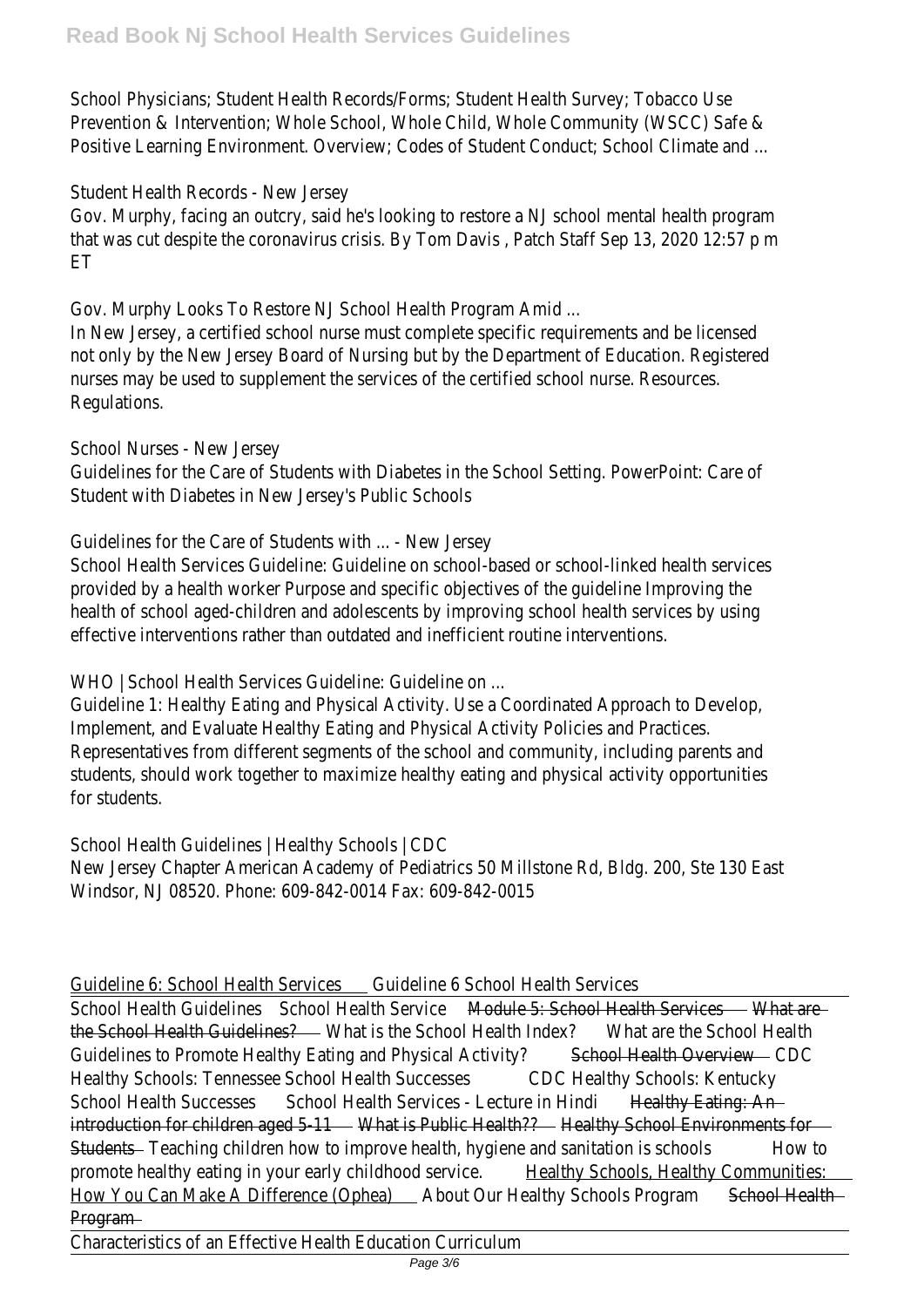School Health Proctam Healthy Schools: North Carolina School Health Sultomelsses Health Guidelines to Promote Healthy Eating and Physing Heatthing Schools: Missouri School Health Successes

ServSafe Manager Practice Test(76 Questions and CAN Duestions for U.S. Citizenship - Easy Answers/Randon Guideline 8: School Employee Wellwedsisar: Best Practices for Improving Cultural Competency in the Health Care Workforce Health Services Guidelines

School health services contribute to the goals of the education system and the l system by providing screenings and referrals, administering medications and treat providing first aid, providing health counseling and education, and supporting students acquire self-management skills. The purpose of school health services is to ensur students are healthy and ready to learn.

School Health Services - New Jersey

Nj School Health Services Guidelines Author: www.seapa.org-2020-10-10T00:00: Subject: Nj School Health Services Guidelines Keywords: nj, school, health, service guidelines Created Date: 10/10/2020 3:01:25 PM

Nj School Health Services Guidelines - seapa.org

New Jersey School Health Profiles Survey. The NJDOE recognizes that healthy students better learners. The department supports school health policies and practices that physical, social, and emotional needs of students. Recognizing that education can this alone, the department works with other state agencies to support the imple statutes and regulations designed to promote student and staff wellness.

Keeping Our Kids Safe, Healthy & In School: Student Health

NJ Department of Health COVID-19 Public Health Recommendations for Local Health Departments for K-12 Schools UPDATED 9/8/20. NJ Department of Health COVID Line List NEW 9/2/20. NJ Department of Health COVID-19 Guidance for Reopening UPDATED 9/29/20. Interim Guidance for Administrators of US K-12 Schools and C Programs

Department of Health - Government of New Jersey

Federal Occupational Safety and Health regulations reguire annual inservice traini staff. N.J.A.C. 8:61-2 (New Jersey Department of Health regulation) reguires publi nonpublic schools and day care facilities to establish policies and procedures for blood and bodily fluids, and policies and procedures for post-exposure management

DISTRICT State of New Jersey School Health Mandates

Model Policy and Guidance for Prohibiting Harassment, Intimidation and Bullying on Property, at School-Sponsored Functions and on School Buses; School Violence Ay Week and Week of Respect Guidance; Title IV/Safe and Drug-Free Schools and Co Act - No Child Left Behind Act of 2001 New Jersey Consolidated Formula Subgra

Keeping Our Kids Safe, Healthy & In School: Policy & Guidance

Online Library Ni School Health Services Guidelines This must be good subsequent the nj school health services quidelines in this website. This is one of the books people looking for. In the past, many people ask roughly this photo album as their stamp album to entry and collect. And now, we gift cap you dependence ...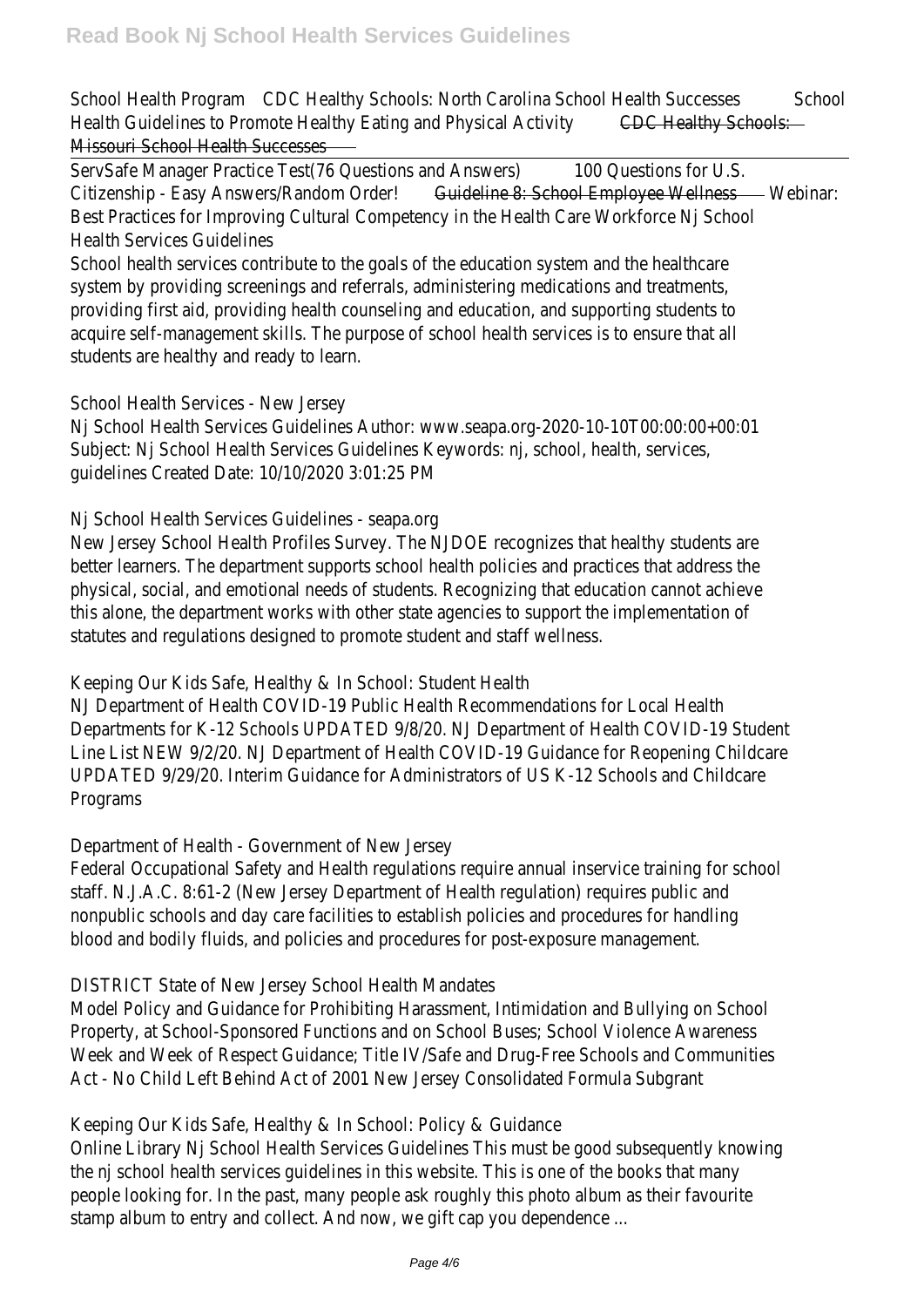## Nj School Health Services Guidelines

New Jersey guidelines require school nurses to provide annual training to delegat personnel on the emergency administration of epinephrine via an auto-injector.3In federal legislation called the School Access to Emergency Epinephrine Act, passed November 2013, gives states a financial incentive for passing legislation requiring have epinephrine on hand and personnel trained in how to administer it to any st to be having an anaphylactic reaction.

New Jersey School New Jersey School NursingNursingNursing:

New Jersey Department of Health Revises Indoor and Outdoor Dining Guidance The Department of Health issued revised quidance on COVID-19 health and safety pro related to indoor and outdoor dining, in accordance with the provisions of Executive order A 194.

Healthy New Jersey - The Official Web Site for The State ...

Qualified professionals such as school nurses, nurse practitioners, dentists, healt physicians, physician assistants, and allied health personnel provide these service students with chronic health conditions, school nurses and other health care pro large role in the daily management of their conditions. School health services sta responsible for coordinating care by communicating with the student's family and providers so that they can ...

School Health Services | Healthy Schools | CDC

Travel out of NJ/Quarantine Guidelines Explained If you are planning to travel out please inform the school nurse and reviewing the following links for further quida information regarding quarantine mandates.

Health Services / Travel out of NJ/Quarantine Guidelines ...

The New Jersey Department of Education recognizes the role of nonpublic education as the entire state-wide education system. This site has been designed to inform no schools, school districts, and the public about the services that are available to I nonpublic schools in accordance with state and federal law.

New Jersey Department of Education - Government of New Jersey

School Health Profiles; School Health Services; School Nurses; School Nutrition Pr School Physicians; Student Health Records/Forms; Student Health Survey; Tobacc Prevention & Intervention; Whole School, Whole Child, Whole Community (WSCC) Positive Learning Environment. Overview; Codes of Student Conduct; School Clima

Student Health Records - New Jersey

Gov. Murphy, facing an outcry, said he's looking to restore a NJ school mental he that was cut despite the coronavirus crisis. By Tom Davis, Patch Staff Sep 13, 2 ET

Gov. Murphy Looks To Restore NJ School Health Program Amid ...

In New Jersey, a certified school nurse must complete specific requirements and not only by the New Jersey Board of Nursing but by the Department of Educatio nurses may be used to supplement the services of the certified school nurse. Re Regulations.